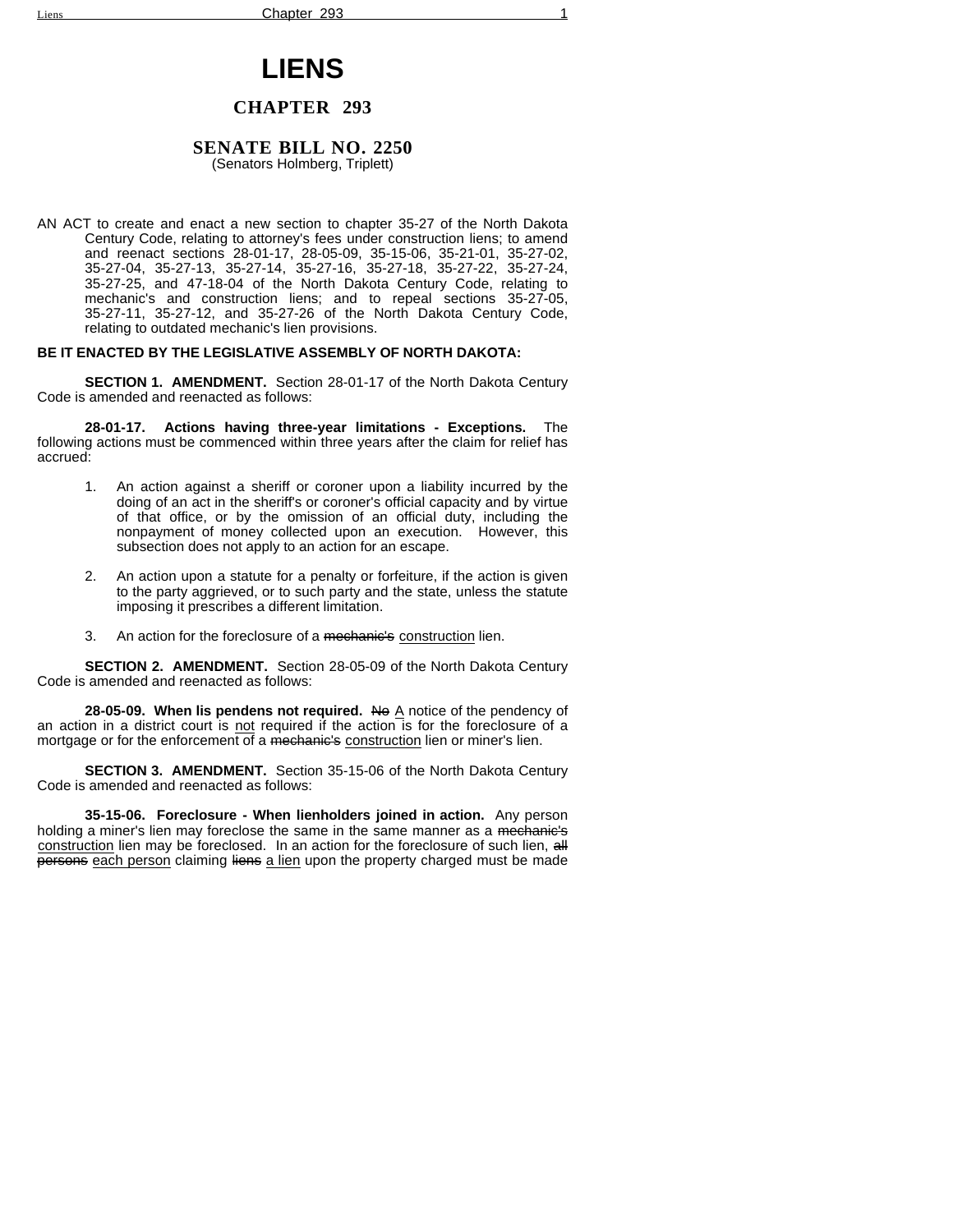| ⌒<br>. . | 293<br>Chapter | -1ens |
|----------|----------------|-------|
|          |                |       |

parties a party to the action, and the rights of all parties must be determined by the court and such order made in regard thereto as shall preserve and protect the rights of all parties.

**SECTION 4. AMENDMENT.** Section 35-21-01 of the North Dakota Century Code is amended and reenacted as follows:

**35-21-01. Release of lien by undertaking authorized.** When any mechanie's construction lien, garage storage lien, repairman's lien, agricultural processor's lien, agricultural supplier's lien, unpaid earned insurance premium lien, or miner's lien is filed against the property of a resident of this state, the property affected may be released by an undertaking in the manner provided in this chapter.

**SECTION 5. AMENDMENT.** Section 35-27-02 of the North Dakota Century Code is amended and reenacted as follows:

**35-27-02. Persons entitled to mechanic's construction lien - Notice.** Any person who that improves real estate by the contribution of labor, skill, or materials, whether under contract with the owner of such real estate or under contract with any agent, trustee, contractor, or subcontractor of the owner, has a lien upon the improvement and upon the land on which  $\ddot{\textbf{t}}$  the improvement is situated or to which  $\ddot{\textbf{t}}$ the improvement may be removed for the price or value of such contribution. Provided, however, that the amount of the lien is only for the difference between the price paid by the owner or agent and the price or value of the contribution. If the owner or agent has paid the full price or value of the contribution, no lien is allowed. Provided further that if the owner or an agent of the owner has received a waiver of lien signed by the person who that improves the real estate by the contribution of labor, skill, or materials, no a lien is not allowed.

Any person who that extends credit or makes a contract with any agent, trustee, contractor, or subcontractor of the owner for the improvement of real estate, shall, upon demand, have has the right to request and secure evidence of the legal description of the real estate upon which the improvement is located, including the name of the title owner of the real estate. Written notice that a lien will be claimed must be given to the owner of the real estate by certified mail at least ten days before the recording of the construction lien.

**SECTION 6. AMENDMENT.** Section 35-27-04 of the North Dakota Century Code is amended and reenacted as follows:

**35-27-04. When lien attaches - Exception - Notice - Filing.** As against a mortgage given in good faith for the purpose of providing funds for the payment of materials or labor for the improvement, no such a lien may not be preferred to such mortgage even though such mortgage is recorded subsequent to after the time the first item of material or labor is furnished upon the premises, or subsequent to after the actual visible beginning of the improvement unless the person furnishing such labor, skill, or material for such improvement shall, prior to before the recording of such mortgage, file files for record a notice of the person's intention to claim a mechanic's construction lien pursuant to the provisions of section 35-27-05.

**SECTION 7. AMENDMENT.** Section 35-27-13 of the North Dakota Century Code is amended and reenacted as follows:

**35-27-13. How lien perfected - Mechanic's Construction lien recorded.** Every person desiring to perfect the person's lien shall record with the recorder of the county in which the property to be charged with the lien is situated, within ninety days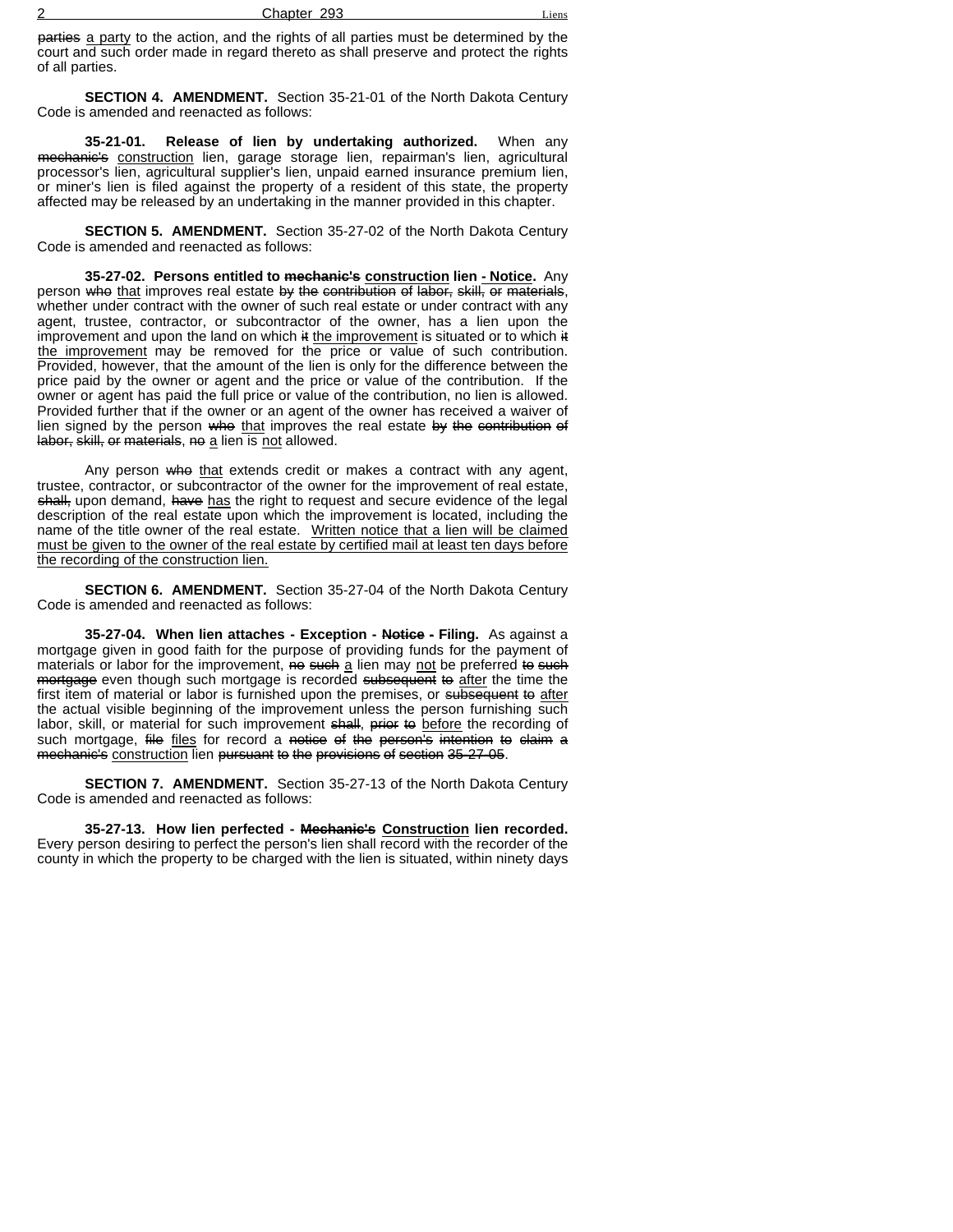| - -<br>Liens | 293<br>Chapter |  |
|--------------|----------------|--|
|              |                |  |

after all the person's contribution is done, and having complied with the provisions of this chapter, a mechanic's lien describing the property and stating the amount due, the dates of the first and last contribution, and the person with which the claimant contracted.

**SECTION 8. AMENDMENT.** Section 35-27-14 of the North Dakota Century Code is amended and reenacted as follows:

**35-27-14. Lien not lost for failure to file within time - Exception.** A failure to file the lien account within ninety days does not defeat the lien except as against purchasers or encumbrancers in good faith and for value whose rights accrue after the ninety days and before any claim for the lien is filed, and as against the owner to the extent of the amount paid to a contractor after the expiration of the ninety days and before the filing recording of the account lien. A lien may not be filed more than three years after the date of the first item of material is furnished.

**SECTION 9. AMENDMENT.** Section 35-27-16 of the North Dakota Century Code is amended and reenacted as follows:

**35-27-16. Inaccuracies in lien statement.** In no case may the liens A lien given by this chapter be is not affected by any inaccuracy in the particulars of the lien account, but, as against all persons except the owner of the property, the lien claimant must be concluded by the dates therein given, showing the first and last items of the claimant's account. In no case may a  $\underline{\tilde{A}}$  lien may not exist for a greater amount than the sum claimed in the lien account, nor for any amount, if it be made to appear that the claimant has knowingly demanded in the statement more than is justly due.

**SECTION 10. AMENDMENT.** Section 35-27-18 of the North Dakota Century Code is amended and reenacted as follows:

**35-27-18. Mechanic's Construction lien on railway contracts obtainable.** Every person who that furnishes any labor, skill, or material for constructing, altering, or repairing any line of railway, or any improvement or structure appertaining to any line of railway by virtue of any contract with the owner, or the owner's agent, contractor, or subcontractor authorized in writing to contract for the owner, has a lien upon such line of railway and the right of way thereof of such railway, and upon all bridges, depots, offices, and other structures appertaining to the line of railway, and all franchises, privileges, and immunities granted to the owner of the line of railway for the construction and operation thereof, to secure the payment for the labor, skill, and materials, upon filing recording a statement of the person's demand therefor in accordance with the provisions of section 35-27-13 lien, within ninety days from the last day of the month in which the labor or material was furnished, but a failure to file the same record within the time aforesaid ninety days does not defeat the lien except to the extent specified in section 35-27-14.

**SECTION 11. AMENDMENT.** Section 35-27-22 of the North Dakota Century Code is amended and reenacted as follows:

#### **35-27-22. Order of priority of classes of mechanics' construction liens.**

- 1. Liens perfected under the provisions of this chapter have priority in the following order:
- 4. a. For manual labor.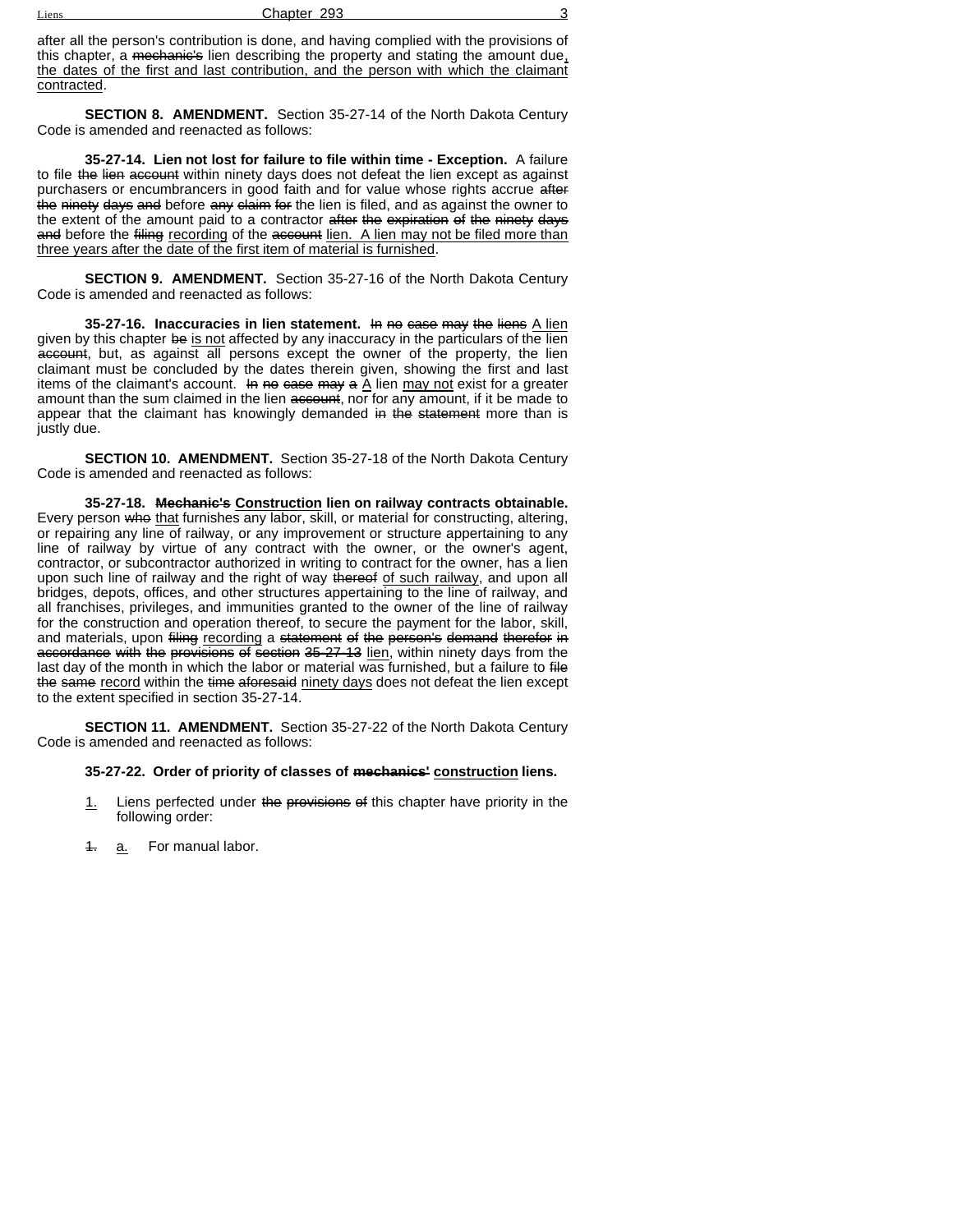2. b. For materials.

3. c. Subcontractors other than manual laborers.

4. d. Original contractors.

2. Liens for manual labor filed within the ninety-day period must share ratably in the security. Liens for manual labor filed thereafter after the ninety-day period have priority in the order of the filing of such liens. Liens for materials filed within the ninety-day period must share ratably in the security and such liens filed thereafter after the ninety-day period have priority in the order of the filing of such liens.

**SECTION 12. AMENDMENT.** Section 35-27-24 of the North Dakota Century Code is amended and reenacted as follows:

**35-27-24. Action to enforce mechanic's construction lien - Notice of - Deficiency judgment.** Any person having a lien by virtue of this chapter may bring an action to enforce the lien in the district court of the county in which the property is situated. Any number of persons claiming liens against the same property may join in the action and when separate actions are commenced the court may consolidate them the actions. Before a lienholder may enforce a lien, the lienholder shall give written notice of the lienholder's intention so to do, which notice must be given by personal service upon the record owner of the property affected at least ten days before an action to enforce the lien is commenced, or by registered mail directed to the owner's last-known address at least twenty days before the action is commenced. The judgment may direct that in the event that a deficiency remains after the sale of the real or personal property subject to the lien an execution may issue for such deficiency.

**SECTION 13.** A new section to chapter 35-27 of the North Dakota Century Code is created and enacted as follows:

Costs and attorney's fees. Any owner that successfully contests the validity or accuracy of a construction lien by any action in district court must be awarded the full amount of all costs and reasonable attorney's fees incurred by the owner.

**SECTION 14. AMENDMENT.** Section 35-27-25 of the North Dakota Century Code is amended and reenacted as follows:

**35-27-25. Requiring suit to be commenced - Demand - Limitations of action.** Upon written demand of the owner, that person's agent, or contractor, served on the person holding the lien, suit must be commenced and filed with the clerk of court within thirty days thereafter or the lien is forfeited. The demand must contain a provision informing the person holding the lien that if suit is not commenced within thirty days, the person holding the lien forfeits the lien. No A lien is not valid or effective as such, nor may be enforced in any case, unless the holder thereof of the lien asserts the same by complaint filed with the clerk of court within three years after the date of recording of the verified notice of intention to claim a mechanic's lien. If a summons and complaint asserting the validity of the lien is not filed in the office of the clerk of court of the county in which the lien is recorded within the limitations provided by this section, the lien is deemed satisfied and the clerk of court shall, upon request of any interested person, shall certify to the recorder that no summons and complaint has been filed and the lien is deemed satisfied under this section, who then shall record the verified certificate.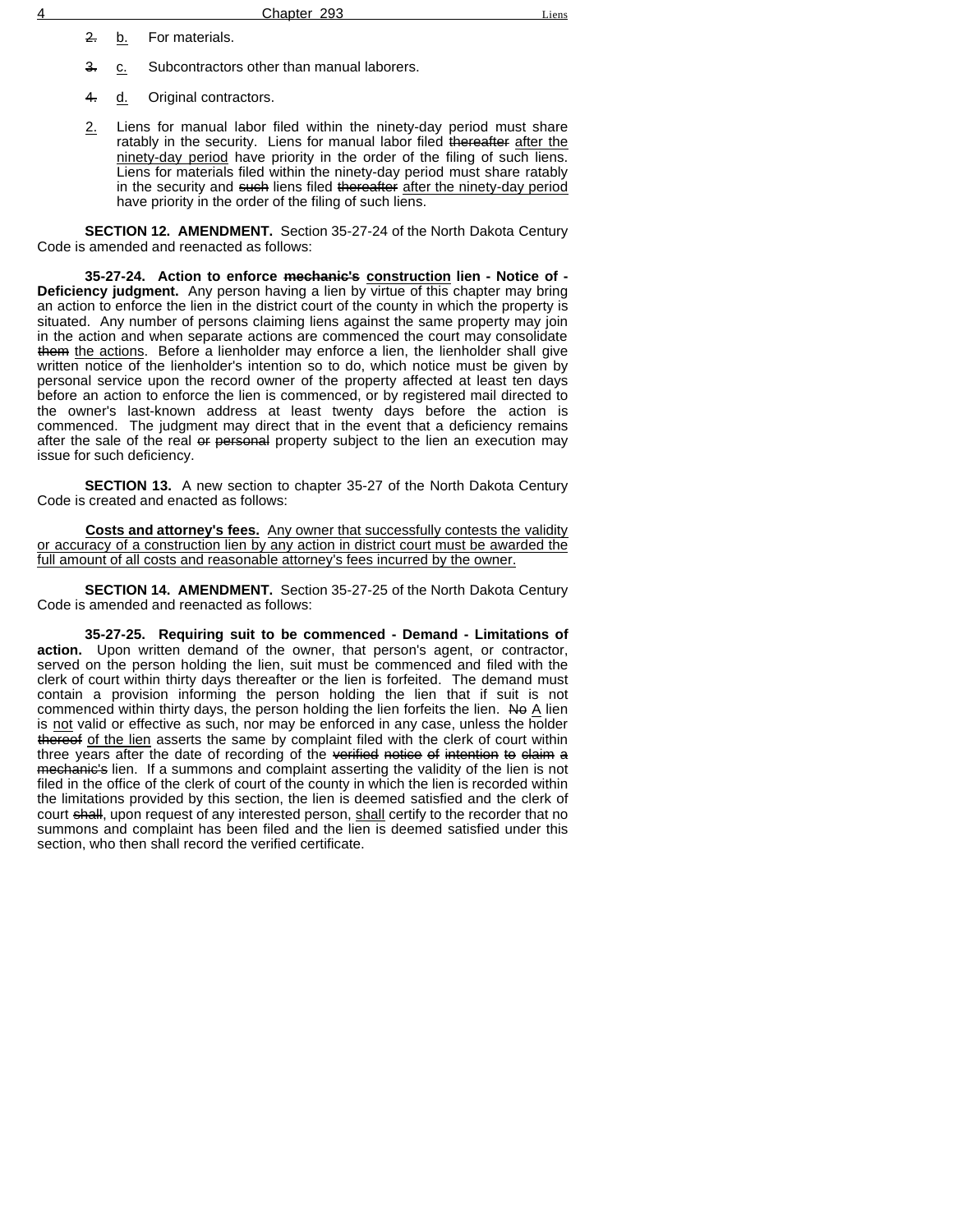<sup>125</sup> **SECTION 15. AMENDMENT.** Section 47-18-04 of the North Dakota Century Code is amended and reenacted as follows:

**47-18-04. When homestead subject to execution.** A homestead is subject to execution or forced sale in satisfaction of judgments obtained in the following cases:

- 1. On debts secured by mechanics', construction, or laborers' liens for work or labor done or performed or material furnished exclusively for the improvement of the same.
- 2. On debts secured by mortgage on the premises executed and acknowledged by both husband and wife, or an unmarried claimant.
- 3. On debts created for the purchase thereof and for all taxes accruing and levied thereon.
- 4. On all other debts when, upon an appraisal as provided by section 47-18-06, it appears that the value of said homestead is more than eighty thousand dollars over and above liens or encumbrances thereon on the homestead, and then only to the extent of any value in excess of the sum total of such liens and encumbrances plus said eighty thousand dollars.

**SECTION 16. REPEAL.** Sections 35-27-05, 35-27-11, 35-27-12, and 35-27-26 of the North Dakota Century Code are repealed.

Approved April 28, 2009 Filed May 1, 2009

<sup>125</sup> Section 47-18-04 was also amended by section 9 of House Bill No. 1039, chapter 276.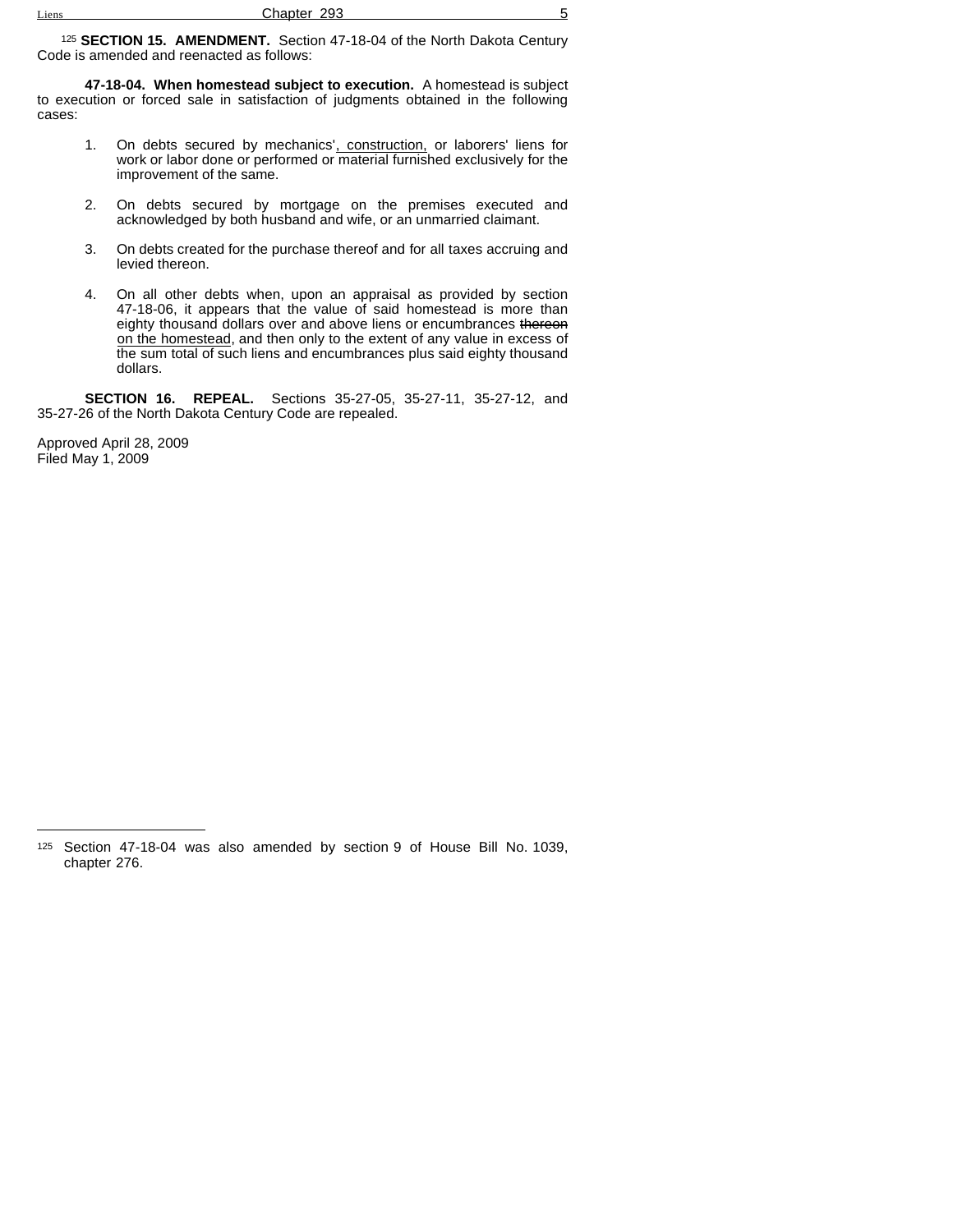# **CHAPTER 294**

# **HOUSE BILL NO. 1229**

(Representatives Martinson, Karls, Keiser, Weiler)

AN ACT to create and enact a new chapter to title 35 of the North Dakota Century Code, relating to a lien on property stored in a portable storage unit.

## **BE IT ENACTED BY THE LEGISLATIVE ASSEMBLY OF NORTH DAKOTA:**

**SECTION 1.** A new chapter to title 35 of the North Dakota Century Code is created and enacted as follows:

**Definitions.** As used in this chapter, unless the context otherwise requires:

- 1. "Default" means failure of the lessee to pay the rent and other charges at the time and in the manner set forth in the rental agreement.
- 2. "Last-known address" means the address provided by the lessee in the latest rental agreement or the address provided by the lessee in a subsequent written change of address notice.
- 3. "Lessee" means a person who leases a portable storage unit, regardless of the unit's location, under a rental agreement. The term includes a sublessee, successor, and assignee.
- 4. "Owner" means a person who owns, leases, subleases, manages, or operates a portable storage unit and receives rent from a lessee under a rental agreement.
- 5. "Personal property" means movable property not affixed to land, including merchandise and household goods.
- 6. "Portable storage unit" includes a portable container, overseas shipping container, or semitrailer which may be moved by the owner to a location designated by the lessee or moved by the lessee to one of several locations, in accordance with the rental agreement, and in which the lessee customarily stores and removes personal property.
- 7. "Rental agreement" means a written agreement between the owner and the lessee which establishes or modifies the terms and conditions of the lessee's use of the portable storage unit.

**Lien against property.** The owner of a portable storage unit has a lien on all personal property stored under a rental agreement in a portable storage unit for rent, labor, and other charges, and for expenses reasonably incurred in the sale or other disposition of the property under law. This lien is superior to other security interests except those perfected before the date the lien attaches. The lien attaches upon default by the occupant as stated in the notice of default served on the occupant as provided in this chapter.

**Custody and control of property.** Unless the rental agreement provides otherwise, until a sale under this chapter, the lessee is responsible for the care,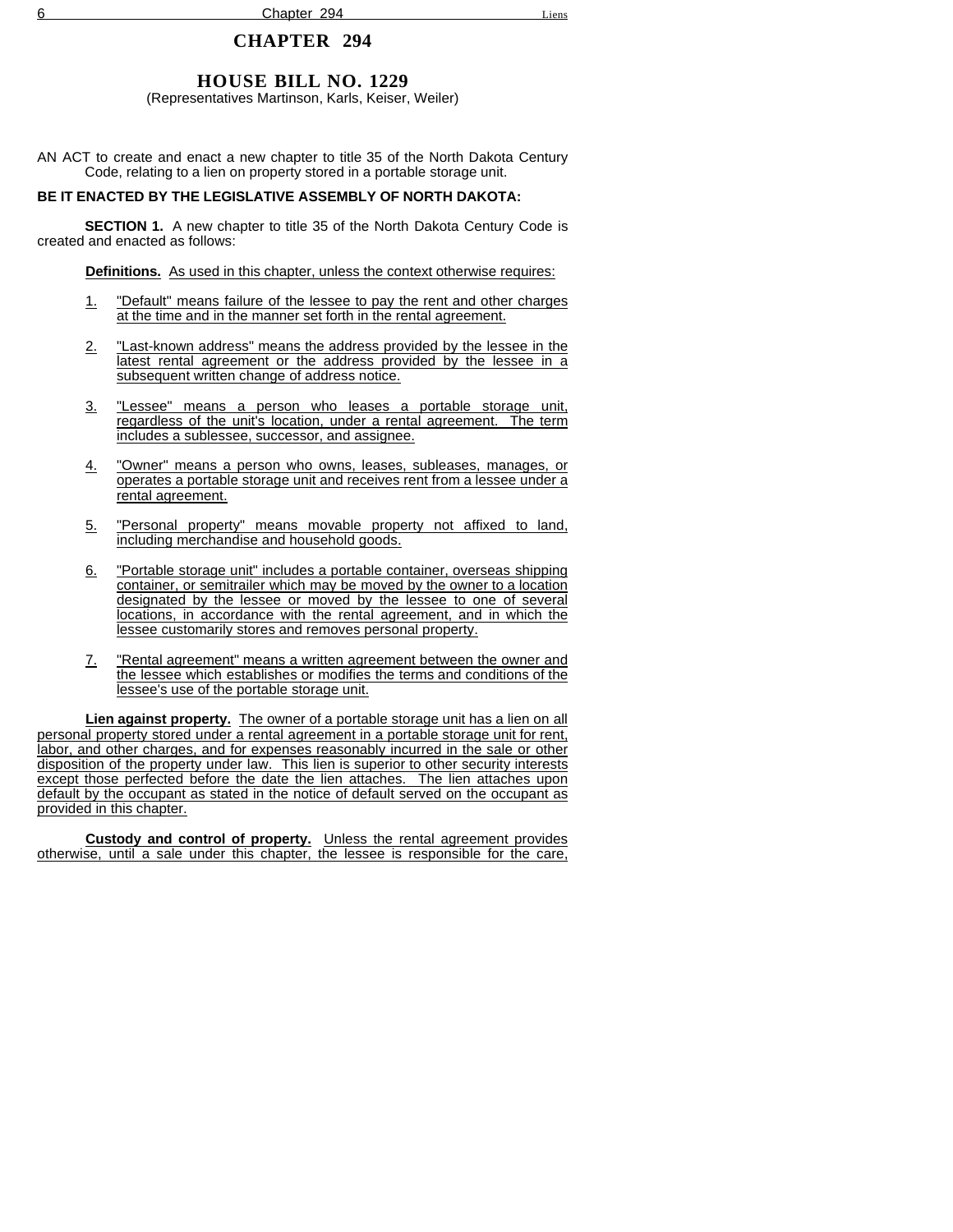custody, and control of all property stored in the portable storage unit unless the owner secures the property elsewhere during the sale proceedings.

## **Notice of proceedings.**

- 1. Before conducting a sale, the owner shall deliver in person or send by certified mail a notice of default to prior lienholders and to the lessee at the lessee's last-known address. A notice under this section is presumed delivered if the notice is deposited with the United States postal service and properly addressed with postage prepaid. The notice must include:
	- a. A statement that the contents of the portable storage unit are subject to the owner's lien and that the lessee is denied access to the portable storage unit until the owner's claim is satisfied;
	- b. The name of the lessee and the address at which the portable storage unit is located;
	- c. A statement of the charges due, the date of default, and a demand for payment of the charges due within a specified time, which may not be fewer than ten days after the date of the notice;
	- d. A statement in bold type providing that, unless the claim is paid within the time stated, the contents of the portable storage unit will be sold; and
	- e. The name, address, and telephone number of the owner or other person that the lessee may contact in response to the notice.
- 2. In addition to the requirements of subsection 1, an owner shall also publish, once a week for two consecutive weeks, with the first publication not more than thirty days before the sale and the last publication at least seven days before the sale, the time, place, and terms of the sale in a newspaper of general circulation in the county where the portable storage unit is located.

**Sale of property - Application of proceeds.** At any time before the sale, the lessee may pay the amount necessary to satisfy the lien and redeem the lessee's property. If a sale is held, the owner shall satisfy the lien from the proceeds of the sale and hold the balance, if any, for delivery on demand to the lessee or any other recorded lienholder for a period of six months from the date of sale. Any amount not claimed by the lessee from the owner within the six-month period is subject to the reporting requirements of section 47-30.1-08.

**Protection of purchaser in good faith.** A purchaser in good faith of any property sold under this chapter takes the property clear of any rights of persons against whom the lien was valid, subject to the rights of prior lienholders.

**Liability of owner.** If the owner complies with this chapter, the owner's liability to the lessee is limited to the application of the proceeds received from the sale of the property necessary to satisfy the lien. The owner's liability to other lienholders is limited to the proceeds received from the sale of any property covered by the other lien, less the amount necessary to satisfy the owner's lien.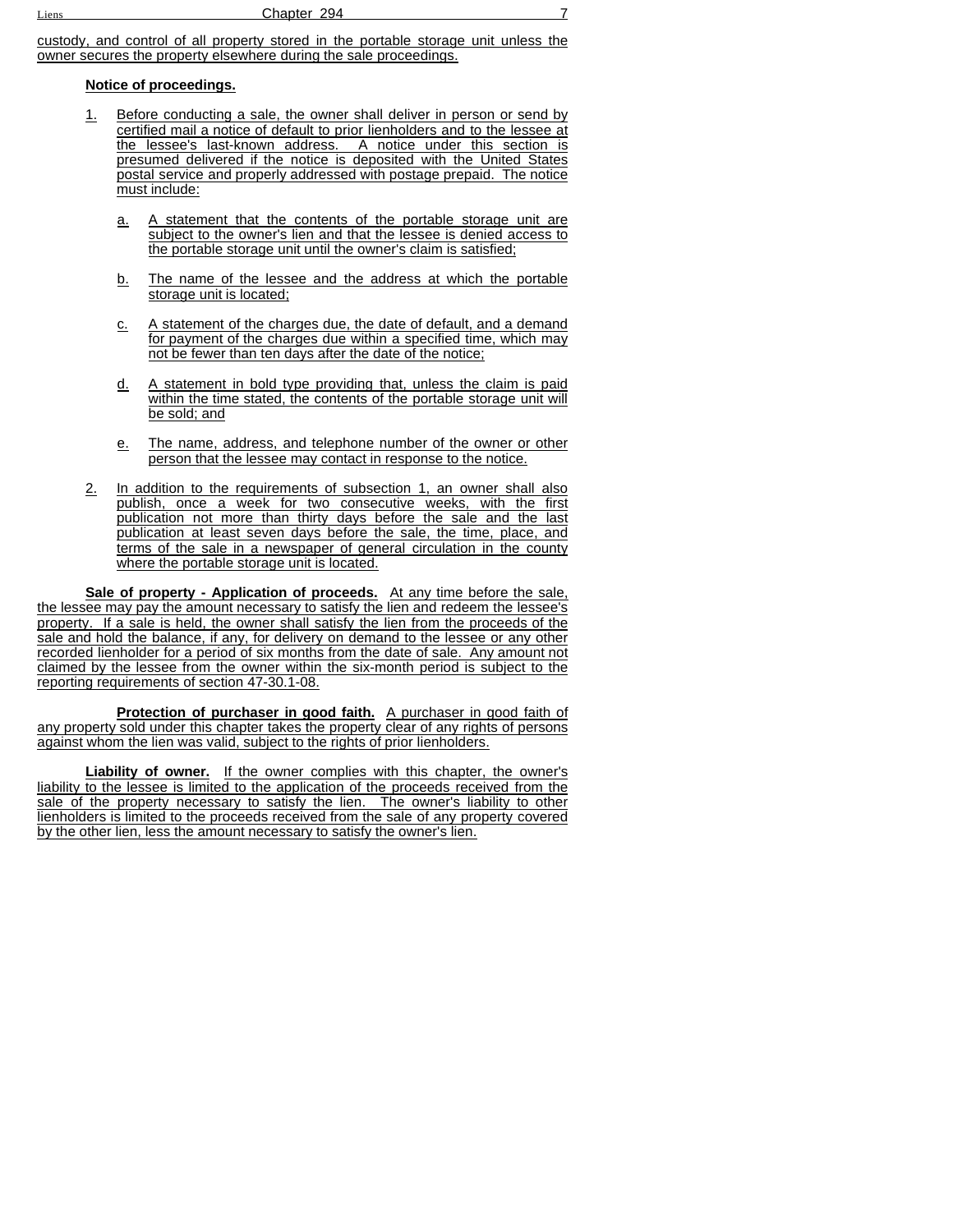| 8 | 294<br>-----<br>$\mathbf{v}$ | hens |
|---|------------------------------|------|
|   |                              |      |

**Validity of certain rental agreements.** Any rental agreement entered before August 1, 2009, remains valid and may be enforced or terminated in accordance with its terms or as permitted by law.

**Sale proceedings - Titled vehicles.** The sale proceedings in this chapter are sufficient to provide the instruments or documents of authority to obtain a transfer of title to vehicles under section 39-05-19. However, the rights of a prior listed lienholder are not affected by this transfer and the department may not remove a prior lienholder in this transfer of title without a release from the lienholder.

Approved April 21, 2009 Filed April 22, 2009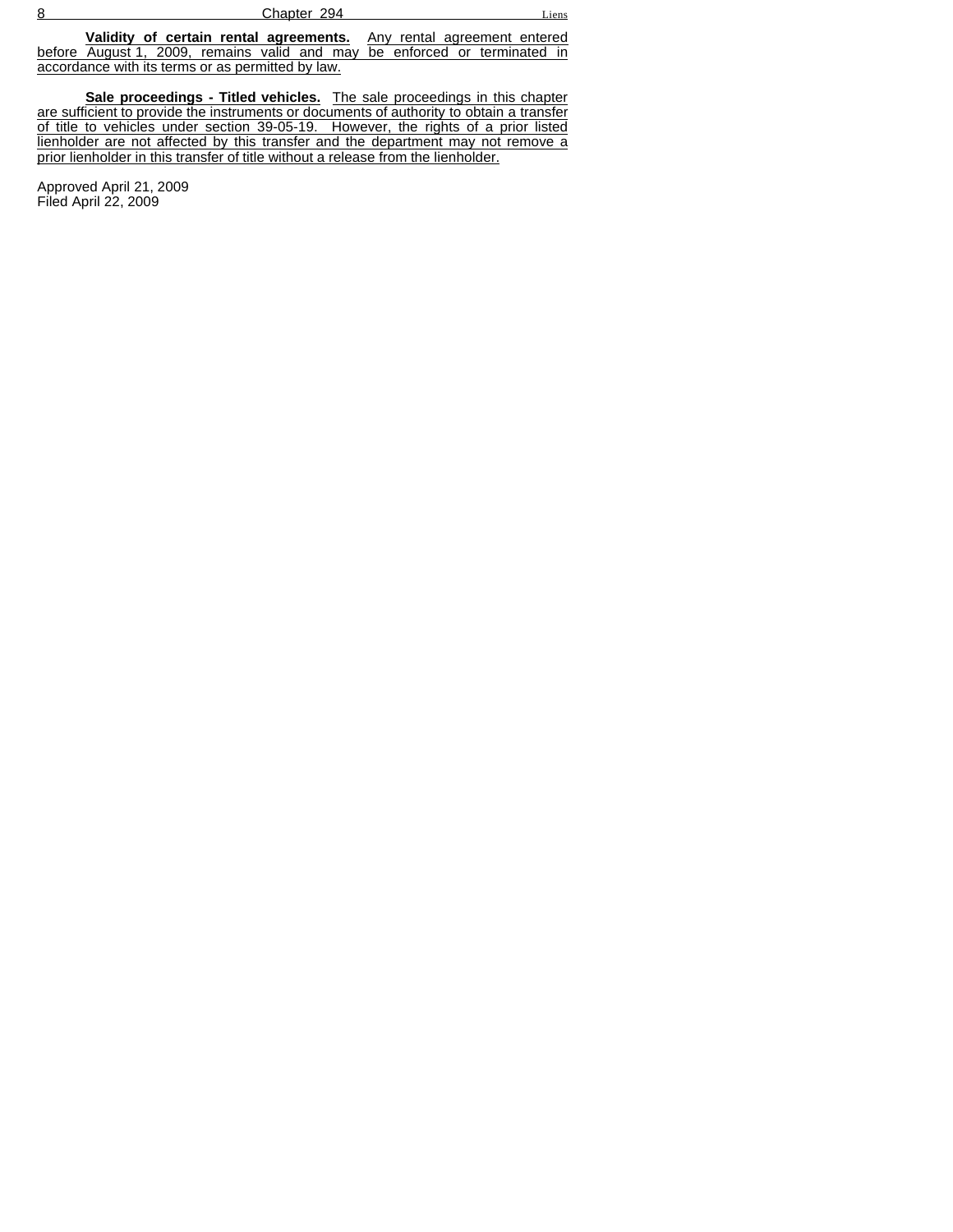## **CHAPTER 295**

# **SENATE BILL NO. 2404**

(Senators Miller, O'Connell, Wardner) (Representatives S. Meyer, Rust, Weiler)

AN ACT to provide a lien for oil and gas owners to secure payment for the sale of oil and gas.

## **BE IT ENACTED BY THE LEGISLATIVE ASSEMBLY OF NORTH DAKOTA:**

#### **SECTION 1. Definitions.** As used in this Act:

- 1. "First purchaser" means the first person who purchases oil or gas from an interest owner at or after the time the oil or gas is severed.
- 2. "Interest owner" means a person owning an entire or fractional interest of any kind or nature in the oil or gas at the time it is severed, or a person who has a right, either express or implied, to receive a monetary payment determined by the value of the oil or gas severed.
- 3. "Operator" means a person engaged in the severance of oil or gas.
- 4. "Purchaser" means a person who purchases oil or gas from a first purchaser.
- 5. "Severed" means the taking, extraction, or production from the land of oil or gas in any manner.

#### **SECTION 2. Extent of lien - Dispute as to amount due - Notice - Buyer in ordinary course of business.**

- 1. To secure payment from the sale of oil or gas, an interest owner, subject to section 4 of this Act, has a continuing security interest in and a lien on the oil or gas severed, or the proceeds of sale if the oil or gas has been sold, to the extent of the interest owner's interest until the purchase price has been paid to the interest owner.
- 2. In the event of a bona fide dispute as to the amount due the interest owner, the security interest and the lien do not accrue if the person holding the proceeds upon which a lien is claimed tenders to the interest owner the amount which that person in good faith believes to be due and payable.
- 3. A security interest or lien claimed pursuant to this Act is not effective against an interest owner, operator, first purchaser, or purchaser until a copy of the notice of lien required to be filed under section 4 of this Act has been delivered to the interest owner, operator, first purchaser, or purchaser by registered mail.
- 4. Notwithstanding any other provision in this Act to the contrary, a person who pays the purchase price for oil or gas severed from a well to the interest owner with whom that person has a contract regarding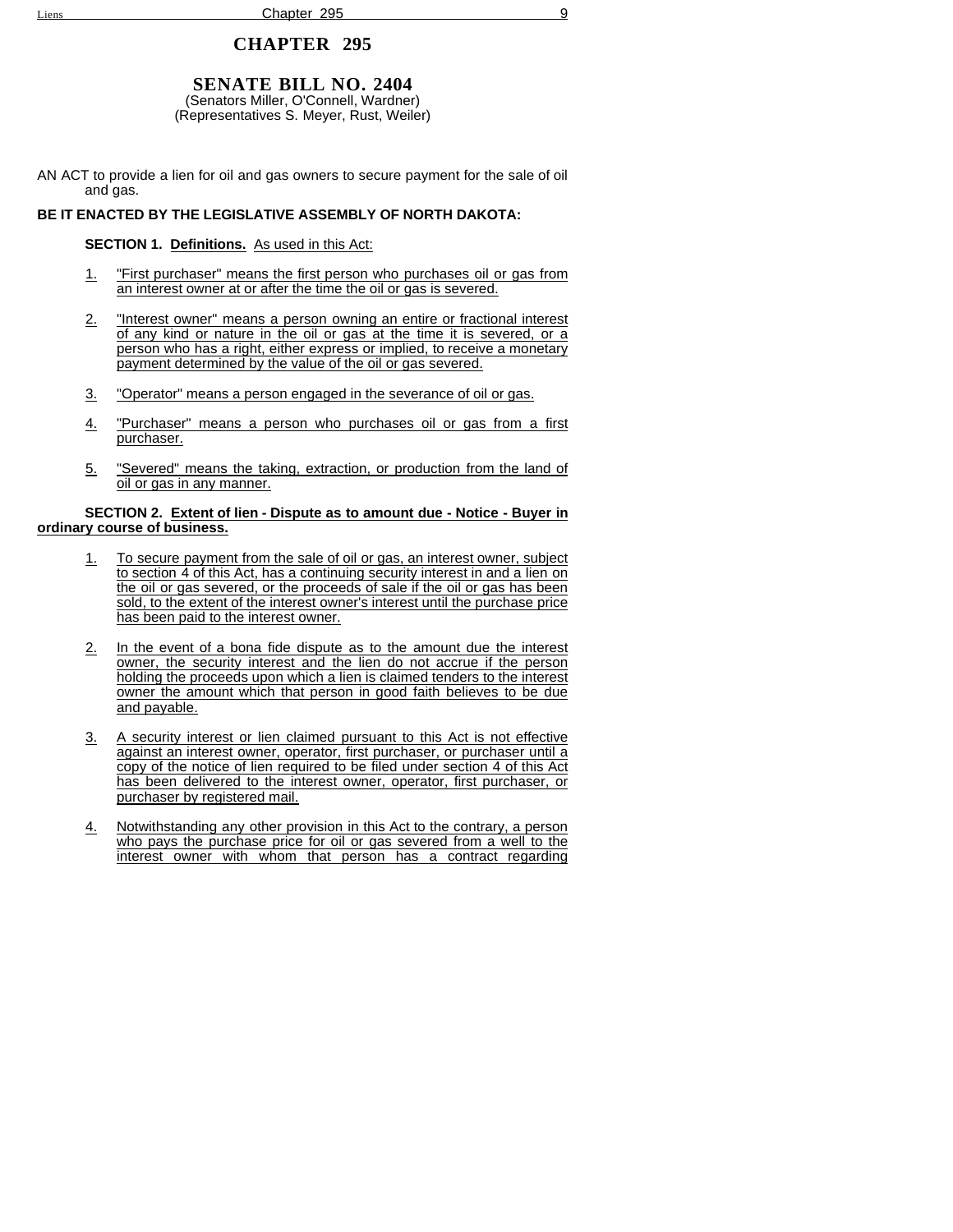10 Chapter 295 Liens

purchases from the well or to one who is authorized to receive payment on behalf of or for the interest owner is deemed a buyer in the ordinary course of business and takes the oil or gas free of the security interest and lien granted to the interest owner by this Act, and the first purchaser or purchaser who makes the payment and all its property is free from and not subject to the security interest or lien granted to the interest owner by this Act.

**SECTION 3. Validity of lien.** The validity of the security interest and lien granted to an interest owner under this Act is not dependent upon possession of the oil or gas by an interest owner or operator and a security interest or lien does not become or may not be deemed to be void or expired by reason of a change or transfer of the actual or constructive possession or title of the oil or gas from the interest owner or an operator to a first purchaser or purchaser.

#### **SECTION 4. Perfection of lien - Verified notice - Effect of instruments - Effective date of lien.**

- If the proceeds for oil or gas which are required to be paid are not paid to the interest owner when due, the interest owner may perfect the security interest and lien by filing a form UCC-1A in the central indexing system and recording the lien in the real estate records in the office of the county recorder of the county in which the well is located. If the oil and gas owner's lien is not filed within ninety days from the date of production, the security interest is not perfected and does not give the interest owner priority over a perfected security interest in the same oil, gas, or proceeds of the oil or gas.
- 2. All instruments that are presented to a county recorder for filing in accordance with subsection 1 are effective as financing statements even though the signature of the debtor may not appear on the lien. Liens must be filed in the central indexing system and recorded in the real estate records of the county. Liens may be terminated in the same manner as financing statements.
- 3. Upon perfection by filing, the security interest and lien of the interest owner takes priority over the rights of all persons whose rights or claims arise or attach thereafter to the oil or gas unpaid for, or the proceeds of oil or gas if the oil or gas has been sold, including those that arise or attach between the time the security interest and lien attaches and the time of filing. The security interest and lien created pursuant to this Act do not have priority over the security interest and lien rights previously created and perfected or an operating agreement or other voluntary agreement for the development and operation of the property.

**SECTION 5. Rights of first purchasers.** Neither this Act nor the filing of a lien permitted under this Act affects the time at which legal title to the oil and gas may pass from an interest owner or operator to a first purchaser or the ownership of the oil and gas before severed as reflected by the records affecting real property or the right of a first purchaser to take or receive oil and gas under the terms of a division order or similar agreement for the sale and purchase of oil or gas. Notwithstanding this Act, a first purchaser or purchaser is free to transport products out of the state and to sell the products without permission or release of lien.